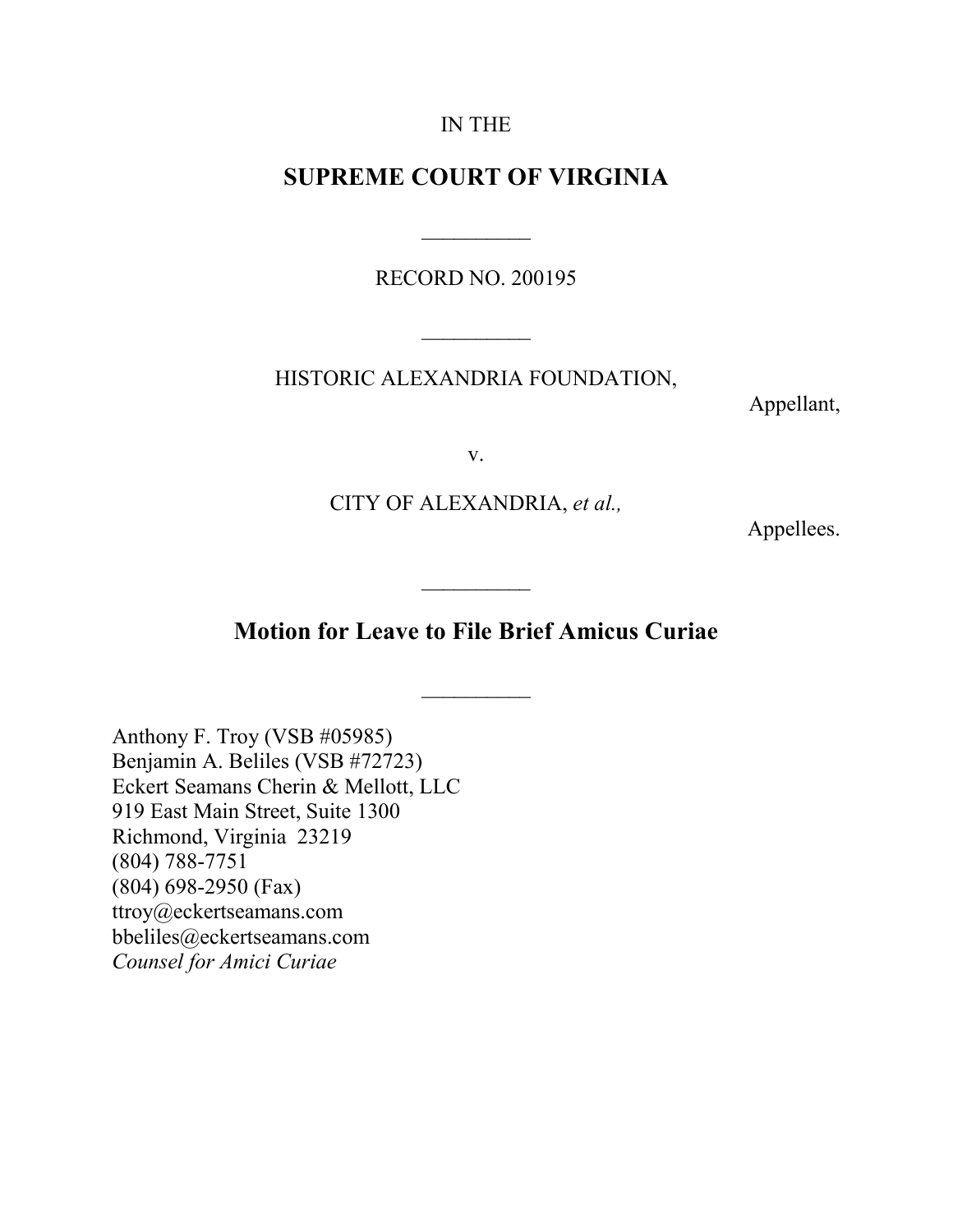### **Motion for Leave to File Brief Amicus Curiae**

Pursuant to the provisions of Rule 5:30 (c), leave of Court is sought to file a brief *amicus curiae* in the above captioned matter.

The brief would be filed in support of the Appellant, Historic Alexandria Foundation. Counsel for the Appellees, the City of Alexandria, the City Council of the City of Alexandria and the Alexandria Board of Architectural Review, and counsel for Appellee Vowell LLC have been contacted and consent to the filing of the amicus brief. Counsel for the Appellant has also been contacted and consents to the filing of the brief. Thus all parties to the appeal consent to the filing.

Amici are Preservation Virginia, a non-profit organization that since 1889 has been involved with the preservation of Virginia's cultural, architectural and historic heritage. Additional amici include the Capital Region Land Conservancy, a private non-profit land trust that administers extensive easements in the Central Virginia region; Addison B. Thompson a former Chairman of the Virginia Board of Historic Resources, overseeing the Department of Historic Resources, and four former Virginia Secretaries of Natural Resources who had the responsibilities of administering the various preservation programs and ensuring the expansion and growth of such programs.

It is respectfully submitted that providing the Court information about the programs and the possible impact on the programs, should the preservation aspects

-1-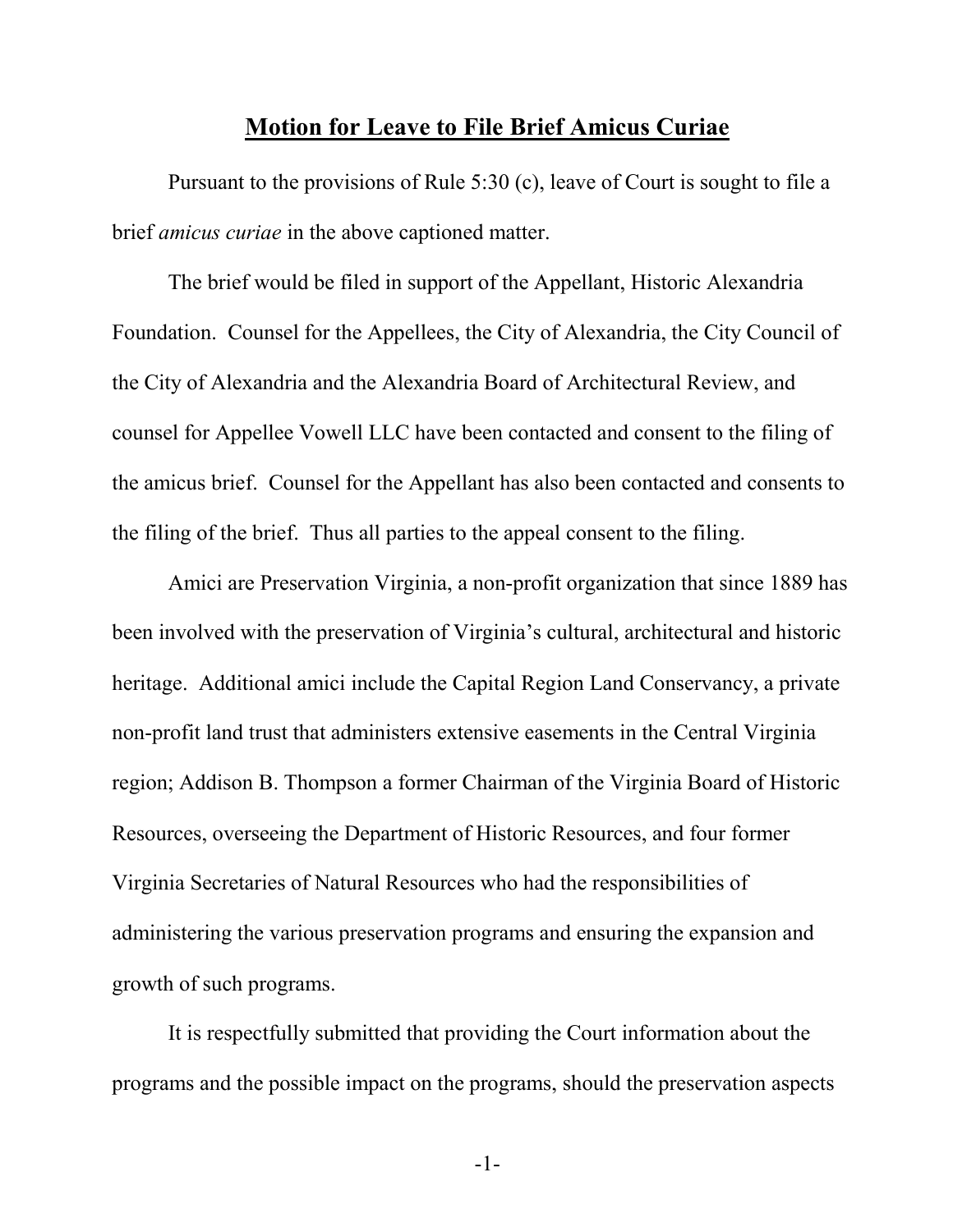not be followed and fulfilled, will assist in the Court's deliberations on the issues before it.

Thus it is requested that leave be granted for the filing of the amicus brief

Respectfully submitted,

## PRESERVATION VIRGINIA

CAPITAL REGION LAND CONSERVANCY

HON. JOHN W. DANIEL, II FORMER VIRGINIA SECRETARY OF NATURAL **RESOURCES** 

HON. W. TAYLOE MURPHY, JR. FORMER VIRGINIA SECRETARY OF NATURAL RESOURCES

HON. L. PRESTON BRYANT, JR. FORMER VIRGINIA SECRETARY OF NATURAL RESOURCES

HON. MOLLY J. WARD FORMER VIRGINIA SECRETARY OF NATURAL RESOURCES

ADDISON B. THOMPSON FORMER CHAIRMAN OF THE VIRGINIA BOARD OF HISTORIC RESOURCES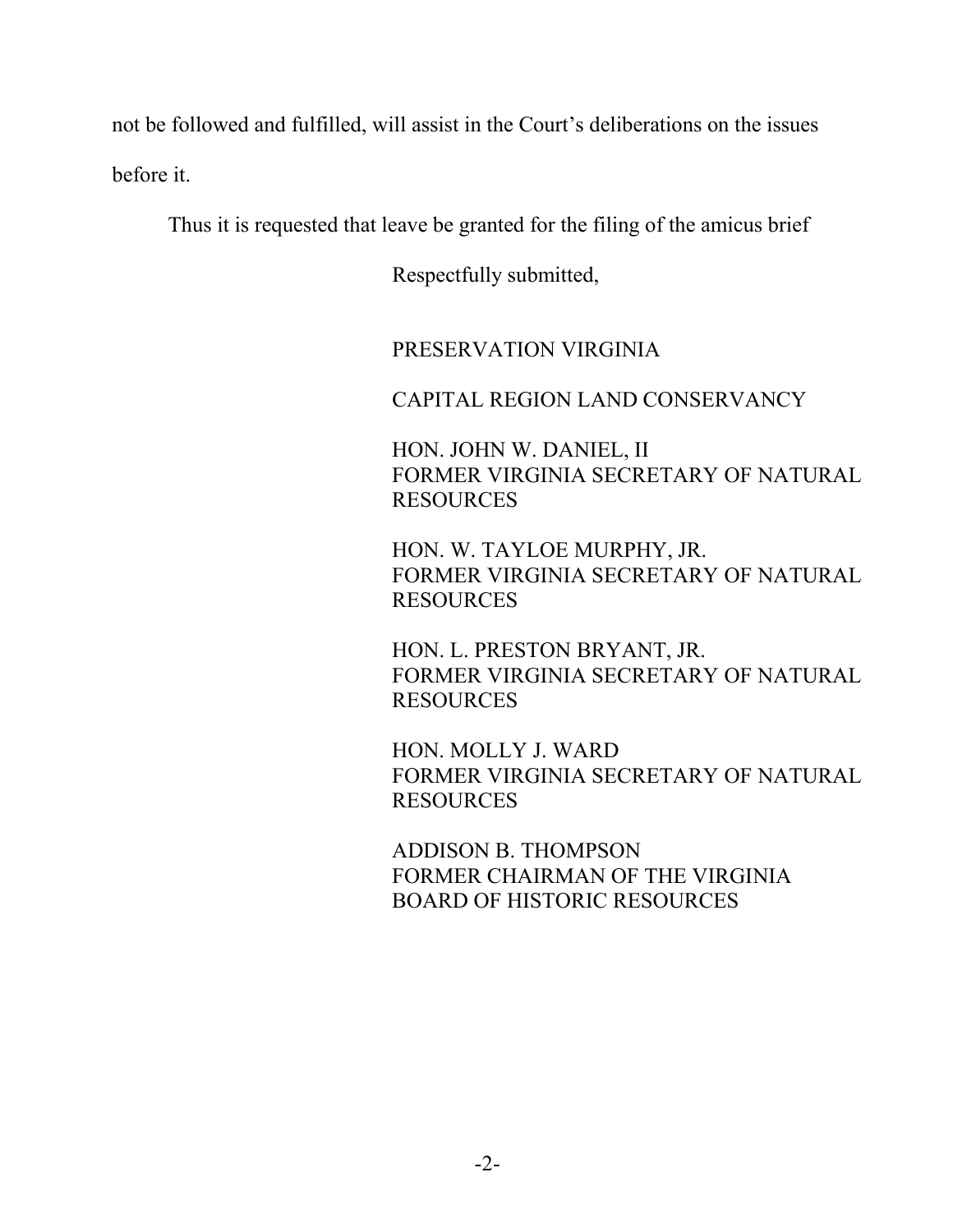s/ Anthony F. Troy

 $\mathcal{L}_\text{max}$  , which is a set of the set of the set of the set of the set of the set of the set of the set of the set of the set of the set of the set of the set of the set of the set of the set of the set of the set of

Anthony F. Troy (VSB #05985) Benjamin A. Beliles (VSB #72723) Eckert Seamans Cherin & Mellott, LLC 919 East Main Street, Suite 1300 Richmond, Virginia 23219 (804) 788-7751 (804) 698-2950 (Fax) ttroy@eckertseamans.com bbeliles@eckertseamans.com *Counsel for Amici Curiae*

### **CERTIFICATE OF SERVICE**

I hereby certify that Rule 5:4 of the Supreme Court of Virginia has been complied with and pursuant to the Rule, on this  $16<sup>th</sup>$  day of November, 2020, an original copy has been delivered to the Clerk's Office via VACES. I also hereby certify that a true and correct copy of the foregoing was sent via email, on this  $16<sup>th</sup>$ day of November, 2020, to:

> Chap Petersen, Esquire David L. Amos, Esquire Chap Petersen & Associates, PLC 3970 Chain Bridge Road Fairfax, VA 22030  *Counsel for Appellant*

Joanna C. Anderson, Esquire Christina Zechman Brown, Esquire Travis S. MacRae, Esquire Steve DiBenedetto, Esquire Office of the City Attorney 301 King Street, Suite 1300